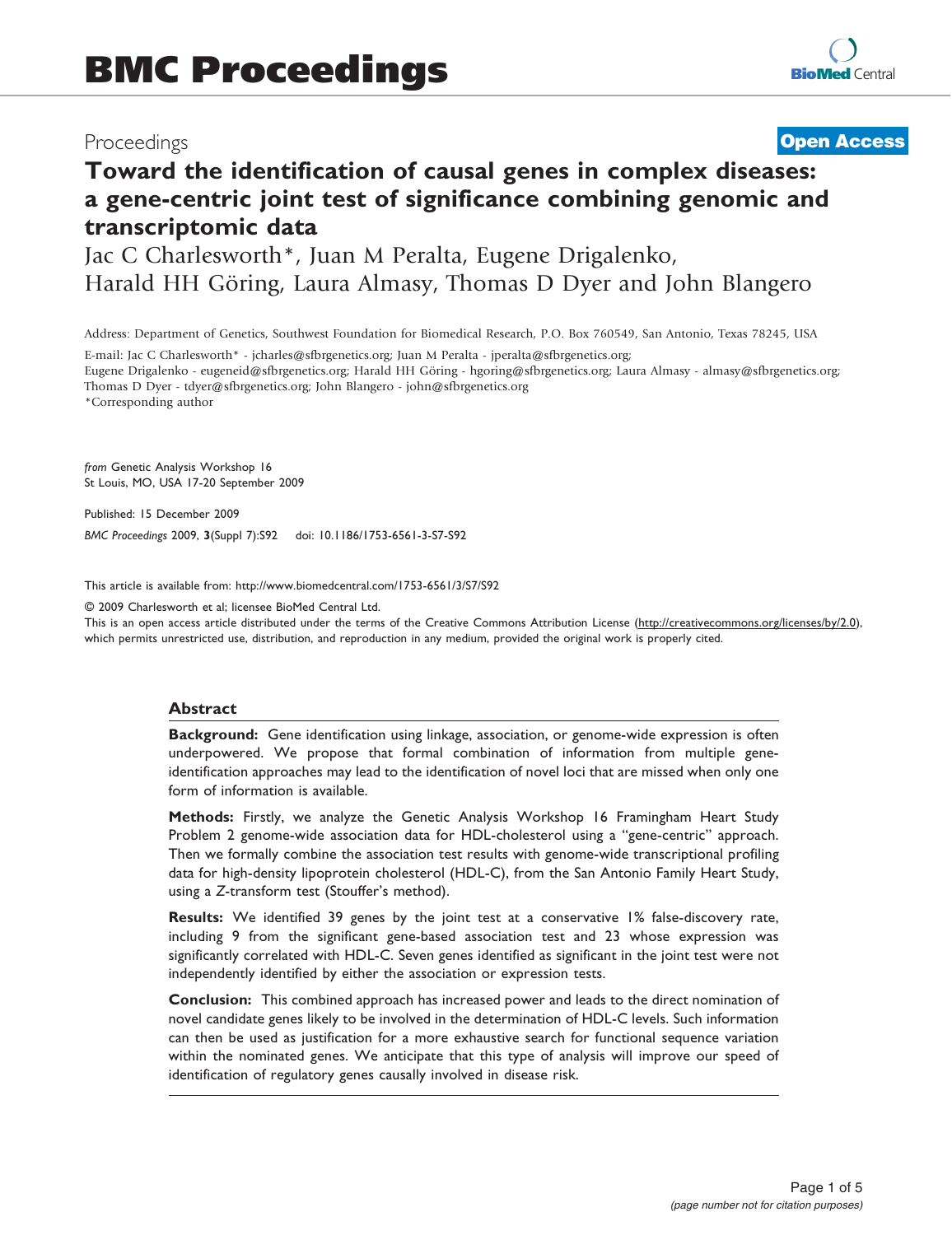## **Background**

The ultimate goal of genetic studies of complex diseases is the identification of the genes that are causally involved in risk. Genome-wide association studies (GWAS) (like their predecessors, linkage studies) attempt to identify genomic regions that are likely to harbor functional sequence variants influencing disease risk. For linkage studies, the size of the putative target region is on the order of 10 Mb while GWAS generally identify much smaller genomic regions of 500 kb to 1 Mb. Once such a region is found, the critical goal must then be to identify the causal gene(s) involved and their functional variants. In this paper, we propose an approach that leads to the direct nomination of empirically chosen positional candidate genes using independent transcriptional and genetic information. Once nominated, such candidate genes should be examined exhaustively to determine their causal status.

In a "successful" genome-wide association study, the result is localization of a genomic region; actual identification of causally involved genes requires substantially more information. Therefore, joint utilization of multiple sources of independent information (such as transcriptional profiling) is ultimately required to enhance inference about causal relationships. Because genes (or other contiguous genomics regions) remain the primary functional units of the human genome, we focus on gene-based tests of genetic, transcriptional, or proteomic data to determine whether a given gene is likely to be involved in the determination of a complex disease-related phenotype. This gene-centric approach allows replication studies to be focused on genes rather than variants. This analysis approach for GWAS data has been suggested as best practice [[1](#page-4-0)], however it has yet to receive broad implementation.

Gene expression measurements reflect quantitative variation in transcript-specific mRNA levels and thus represent phenotypes lying very close to the direct action of genes. By globally searching for gene transcripts having levels that correlate with more classical measures of disease related phenotypes, it should be possible to nominate or prioritize novel candidate genes for more extensive genetic analysis. Combining such transcriptional information with the results of GWAS should provide a powerful approach for the selection of diseaserelated genes.

#### Methods

As an example of our gene-centric approach, we focus on the dissection of genetic determinants influencing highdensity lipoprotein cholesterol (HDL-C) levels, an important endophenotype inversely related to risk of cardiovascular disease. Age, sex, and their interactions as well as smoking status were included as covariates in all analyses.

#### Framingham Heart Study data

For the genetic component of our tests, we utilized the genome-wide association information available in the Genetic Analysis Workshop 16 Problem 2 single-nucleotide polymorphism (SNP) data obtained from the longrunning Framingham Heart Study (FHS) [[2](#page-4-0)]. The full FHS pedigree was trimmed using PEDSYS [[3](#page-4-0)] to include only genotyped individuals ( $n = 6852$ ) plus the minimal set of untyped individuals required to maintain familial relationships. The trimmed pedigree consists of 12,789 subjects in 1059 extended families.

Genotyping was performed by Affymetrix for approximately 550,000 SNPs. The genotypes were cleaned for mendelian errors using an automated procedure in which a mistyping analysis is conducted with the computer program SimWalk2 [[4](#page-4-0),[5](#page-4-0)] and those genotypes for which the probability of being mistyped exceeds a certain threshold are blanked. Genotypes were then coded as the number of copies of the minor allele. Missing genotypes were imputed (for genotyped individuals only) using the computer program Merlin [\[6,7\]](#page-4-0).

For each cohort fasting HDL-C data were taken from the first visit for which they were available. HDL-C measures were blanked for individuals using cholesterol-lowering drugs.

#### Gene-centric test of association

To quantify the evidence for a given gene influencing HDL-C levels we employed an omnibus gene-based test of association. We defined the physical location of each gene (extended by 25 kb in either direction) and then selected the Problem 2 SNPs within each region. We calculated the effective number of SNPs within a gene region using the method of Li and Ji [\[8\]](#page-4-0) as implemented in SOLAR [[9](#page-4-0)]. We then performed a marginal measured genotype analysis on each SNP using SOLAR and calculated an adjusted  $p$ -value for the best marginal SNP. The measured-genotype analysis [[7](#page-4-0)] was conducted for each polymorphic SNP: the number of minor alleles is added to the polygenic model as a covariate in order to assess the effect of the SNP genotype on the trait mean. This model was fitted to the data and compared, using a likelihood ratio test, to the null model. Two times the difference in the log likelihoods of these models was distributed as a chi-square random variable with one degree of freedom. The likelihood ratio test statistic was recorded for each tested SNP. We adjusted the p-values against the effective number of SNPs using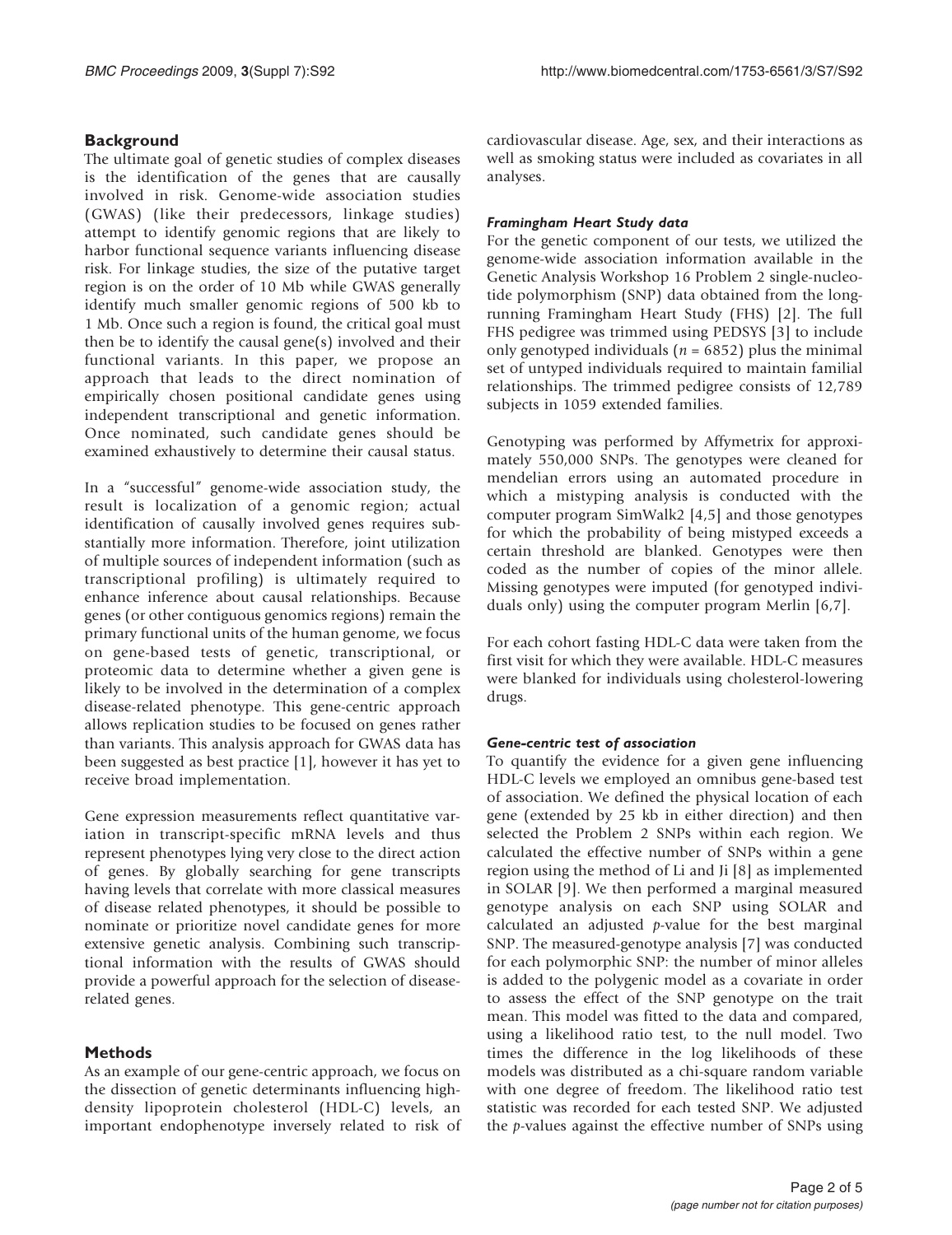corrected =  $1$  -(1-nominal)<sup>effective</sup>, where corrected is the corrected p-value, nominal is the uncorrected p-value, and effective is the effective number of SNPs. Our approach explicitly allows for non-independence among family members and the effects of other potential covariates.

A given SNP may fall into the focal bin of more than one gene/transcript. This has the potential of inducing some positive correlation among test statistics for nearby genes. However, our reliance on the false-discovery rate (FDR) approach, with its known robustness in the presence of such positive non-independence, ameliorates this potential problem [[10\]](#page-4-0).

#### Genome-wide transcriptional profiles

The expression analysis was conducted as part of the San Antonio Family Heart Study, initiated in 1992 to investigate the genetics of cardiovascular disease and its risk factors in Mexican Americans [[11\]](#page-4-0). The expression profiling methodology is described, in detail, in Göring et al. [[12](#page-4-0)]. All protocols were approved by the Institutional Review Board of the University of Texas Health Science Center at San Antonio. We used publically available information from our previously published large-scale transcriptional profiling study of lymphocyte samples from 1240 Mexican Americans [[12\]](#page-4-0) in which we had quantified the evidence for phenotypic correlation between HDL-C levels and gene expression levels. In this data set a  $\chi^2$  'tail' test was to assess whether there was a significant excess of samples with transcript-specific expression values above the 95<sup>th</sup> percentile of the null distribution based on manufacturer-provided negative control samples. This allowed the detection of even those RNA molecules that are clearly present above baseline levels in some individuals. We identified a total of 22,413 transcripts with significantly detectable expression levels [[12\]](#page-4-0). Using a conservative FDR of 1%, we identify 102 transcripts that were significantly correlated with HDL-C levels.

#### Joint test

We then simultaneously utilized our transcriptional and genetic information by the application of a joint genebased test that takes into account the evidence for a phenotypic relationship between HDL-C levels and a gene's expression and the strength of the association between SNPs in (or near) the gene with HDL-C levels. We combine these two tests using a Z-transform test also known as 'Stouffer's method" [\[13](#page-4-0)]. The method basically converts p-values to Z-scores using an inverse normal transformation. The Z-scores are summed and then scaled by the square root of the number of combined tests. The resulting test statistic is distributed as a standard normal variate that is then transformed back to a combined overall p-value. This omnibus test is not dependent upon the distribution of the data but depends only upon the expected uniform distribution of  $p$ -values under the null hypothesis.

#### Results and discussion

For each cohort, the first HDL-C measure was included in the phenotype file, along with age at exam and smoking status. HDL-C measures were blanked for individuals using cholesterol-lowering drugs. In total there were 6334 individuals with both HDL-C measures and genotype data, with HDL-C measures ranging from 16 to 206 (mean  $53.6 \pm 0.2$ ). Within our analysis dataset, age at exam ranged from 5 to 72 (mean  $38.3 \pm 0.1$ ). There were 6301 individuals with data on both HDL-C and age and 6152 individuals with both HDL-C and smoking status.

The genes considered in this investigation were those corresponding to the 22,413 transcripts identified in the expression profiling. Of these, there were 17,350 gene regions with a least one effective SNP located within a 25-kb extension of either side of the physical gene location (NCBI build 36.3). SNP counts ranged from 1 to 597, with an average of  $21 \pm 1$  SNPs per gene region. The 25-kb extension of the boundaries was selected to maximize the number of SNPs that may influence the target gene while minimizing the number of overlapping; this parameter is investigator-driven and can be adjusted as required.

Of the 17,350 gene regions tested, 14 were significantly associated with HDL-C from the measured genotype analysis, following correction of the  $p$ -value for the effective number of SNPs within the region, at a 1% FDR. These results are shown in [Table 1](#page-3-0).

In the joint test there were a total of 39 genes significant at a highly conservative 1% FDR, including 9 from the significant measured genotype set and 23 with expression that was significantly correlated with HDL-C. Seven genes identified as significant in the joint test were not identified by either the association or expression tests independently (ABCG1, C12orf62, C6orf64, GPBAR1, LOC283551, LYRM1, and PRPF38A). The results of the joint test are shown in Additional File [1.](#page-4-0)

The genes shown in Table 2 are prime candidates for resequencing and variant typing, empirically selected based on evidence both from transcriptional profiling and genome-wide association. One of the most significant genes is CETP (cholesteryl ester transfer protein), a well known cholesterol binding gene. In total, there are seven well known lipid metabolism genes prioritized by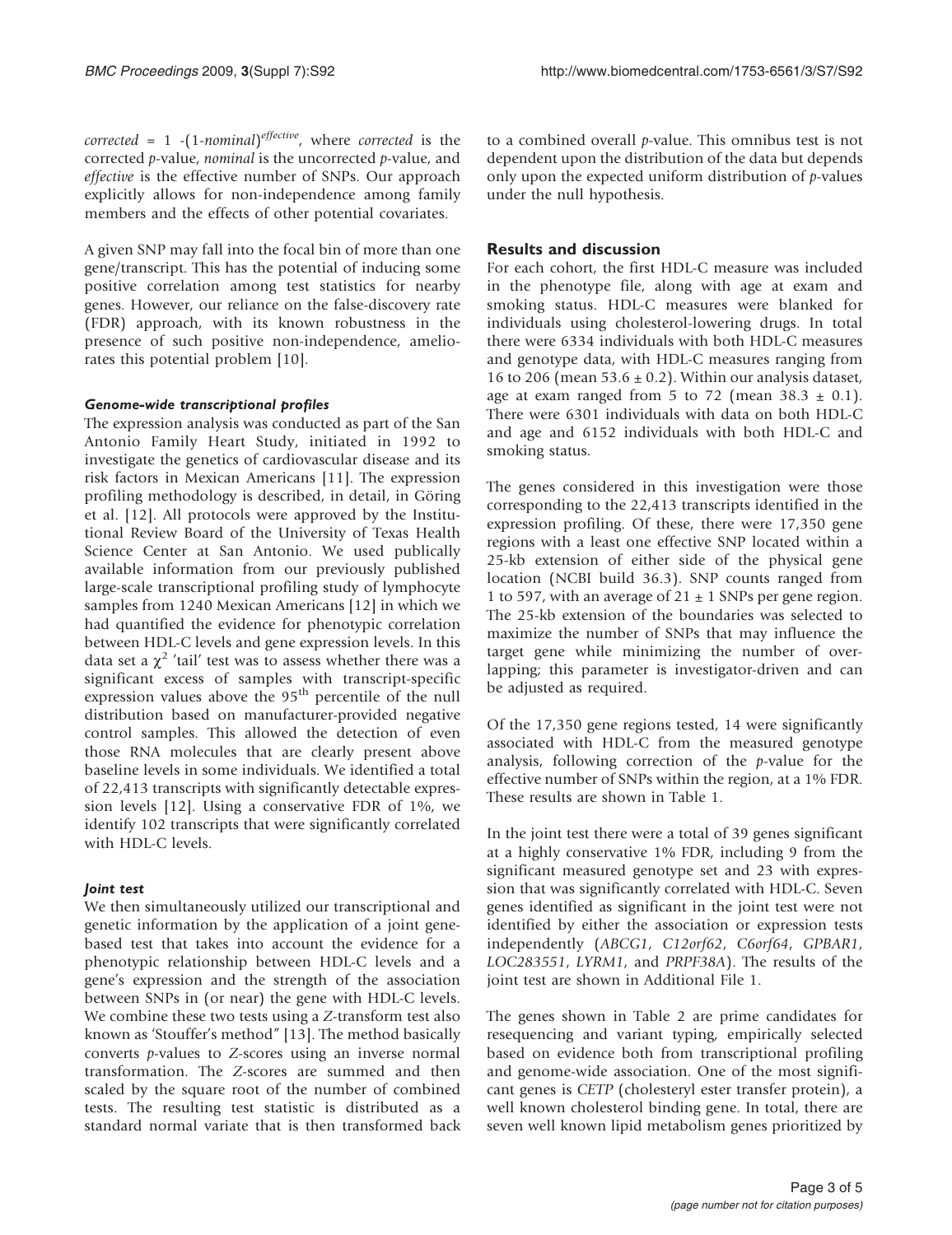| Gene                             | Chromosome | <b>Best SNP</b> | $\chi^2$ | Uncorrected p-value Corrected p-value Number of SNPs Effective SNPs |                         |     |                 |
|----------------------------------|------------|-----------------|----------|---------------------------------------------------------------------|-------------------------|-----|-----------------|
| <b>CETP</b>                      | 16         | rs3764261       | 159.09   | $< 1.0 \times 10^{-20}$                                             | $< 1.0 \times 10^{-20}$ | 25  | 20              |
| HRNBP3                           | 17         | rs898533        | 1621.74  | $< 1.0 \times 10^{-20}$                                             | $< 1.0 \times 10^{-20}$ | 41  | 36              |
| <b>SMURFI</b>                    |            | rs9297145       | 1599.57  | $< 1.0 \times 10^{-20}$                                             | $< 1.0 \times 10^{-20}$ | 20  | 2               |
| KLHL6                            |            | rs12496193      | 1594.56  | $< 1.0 \times 10^{-20}$                                             | $< 1.0 \times 10^{-20}$ | 32  | 20              |
| NLRC5                            | 16         | rs11508026      | 121.65   | $< 1.0 \times 10^{-20}$                                             | $< 1.0 \times 10^{-20}$ | 40  | 31              |
| LPL                              | 8          | rs17410962      | 52.95    | $3.4 \times 10^{-13}$                                               | $4.5 \times 10^{-12}$   | 20  | 3               |
| IQCG                             | 3          | rs11547008      | 46.68    | $8.4 \times 10^{-12}$                                               | $5.9 \times 10^{-11}$   | 12  |                 |
| ZNF613                           | 19         | rs4987042       | 42.82    | $6.0 \times 10^{-11}$                                               | $4.8 \times 10^{-10}$   | 3   | 8               |
| RCAN <sub>2</sub>                | 6          | rs1442219       | 33.60    | $6.8 \times 10^{-9}$                                                | $8.1 \times 10^{-8}$    | 26  | 2               |
| CYP51A1                          |            | rs2229188       | 29.60    | $5.3 \times 10^{-8}$                                                | $2.1 \times 10^{-7}$    | 9   |                 |
| IL8                              |            | rs2886920       | 27.90    | $1.3 \times 10^{-7}$                                                | $1.5 \times 10^{-6}$    | 18  | 2               |
| <b>PACRG</b>                     | 6          | rs13202088      | 27.56    | $1.5 \times 10^{-7}$                                                | $1.0 \times 10^{-5}$    | 127 | 69              |
| CC <sub>2</sub> D <sub>2</sub> A | 4          | rs16892095      | 25.32    | $4.9 \times 10^{-7}$                                                | $1.1 \times 10^{-5}$    | 44  | 23              |
| LYRM2                            | 6          | rs4707557       | 23.98    | $9.7 \times 10^{-7}$                                                | $9.7 \times 10^{-6}$    | 13  | $\overline{10}$ |

<span id="page-3-0"></span>Table 1: The 14 measured genotypes results for HDL-C significant at a 1% FDR

the joint test (ABCB4, ABCG1, CETP, CYP51A1, IL8, IL1R2, and LPL). Interestingly, the list also prioritizes a number of genes of little-known function, such as NLRC5 (NLR family CARD domain containing 5), TCTN1 (tectonic family member 1), and TPPP3 (tubulin polymerization-promoting protein family member 3), which would not be selected by any form of candidate gene approach.

It can also be seen that there are situations in which genes show a highly significant correlation between their expression and HDL-C, but no evidence of association at the physical location of the gene, such as IL1R2 (Table 2). Similarly, there are cases (SMURF1) where the association information drives the combined tests. We have retained all genes that exhibit combined significance. An individual reader may choose to further focus on only those genes that exhibit at least nominal significance on each dimension.

While this approach shows great potential for speeding gene identification, it also has several limitations. One potential weakness is the focus on regulatory variation. While there is a growing belief that much of quantitative phenotypic variation may stem from regulatory variation, other types of mechanisms (e.g., structural variation that alters protein-protein interactions) can also be involved. Similarly, genes whose expression is not detected in the target tissue may be missed. Thus, as with all discovery-based approaches, only positive findings admit interpretation. A gene cannot be ruled out using these methods.

This paper combines information from two different population studies. Both samples, however, are ascertained without regard to phenotype. It is possible that the relationship between expression levels and diseaserelated phenotypes may vary across populations. However, we would expect this to diminish signal rather than

yield false positives. Optimally, expression and association results would come from the same data set.

## Conclusion

Our results suggest that the formal combination of information from orthogonal sources may lead to the identification of novel loci that are missed when only one form of information is available. For the current study, we have combined existing information on the correlation of gene expression levels with HDL-C and the association between SNPs near these genes with HDL-C levels. Our simple measure of evidence is effectively a measure of significance resulting from the combination of p-values from two separate tests, both of which are tests of a gene-centric hypothesis. Of course, this approach can be made substantially more powerful when both forms of information are available in a single study and a formal, true joint test is specified. In the current application, our results empirically nominate genes that are likely to be directly involved in quantitative HDL-C variation. Many of these genes would not have been identified using a classical pathways-based combinatorial approach because their functions have yet to be identified. Many would also not have been identified by using each approach in isolation. A logical next step would be either replication or, given the magnitude of current evidence, a direct move to resequencing to identify functional variants.

#### List of abbreviations used

FDR: False-discovery rate; FHS: Framingham Heart Study; GAW16: Genetic Analysis Workshop 16; GWAS: Genome-wide association study; HDL-C: High-density lipoprotein cholesterol; SNP: Single-nucleotide polymorphism.